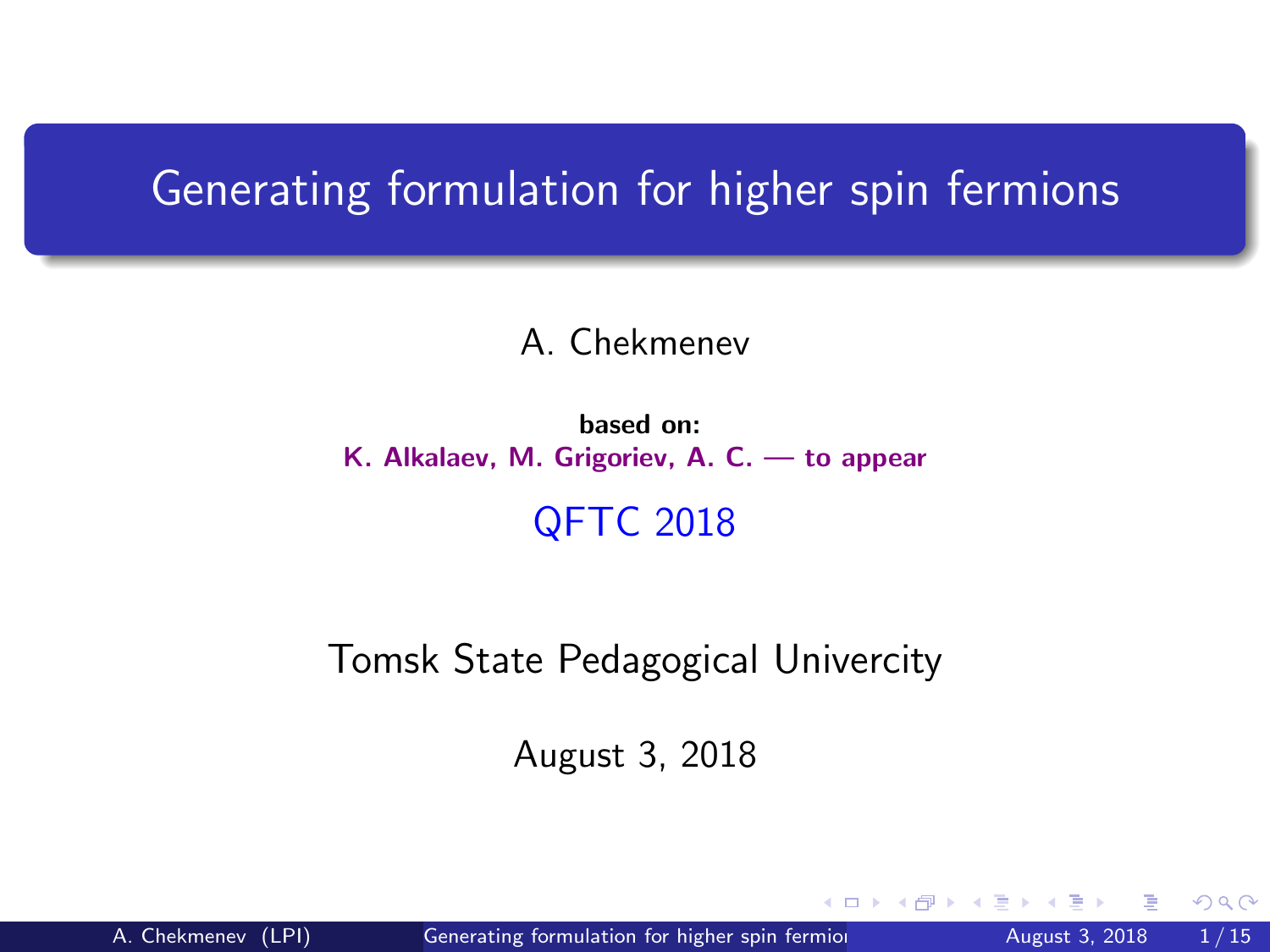- $\circ$   $o(1, d 1) osp(1|2n)$  Howe duality
- **BRST formulation**
- Homological reduction

Þ

4 **D F** 

34 B

 $299$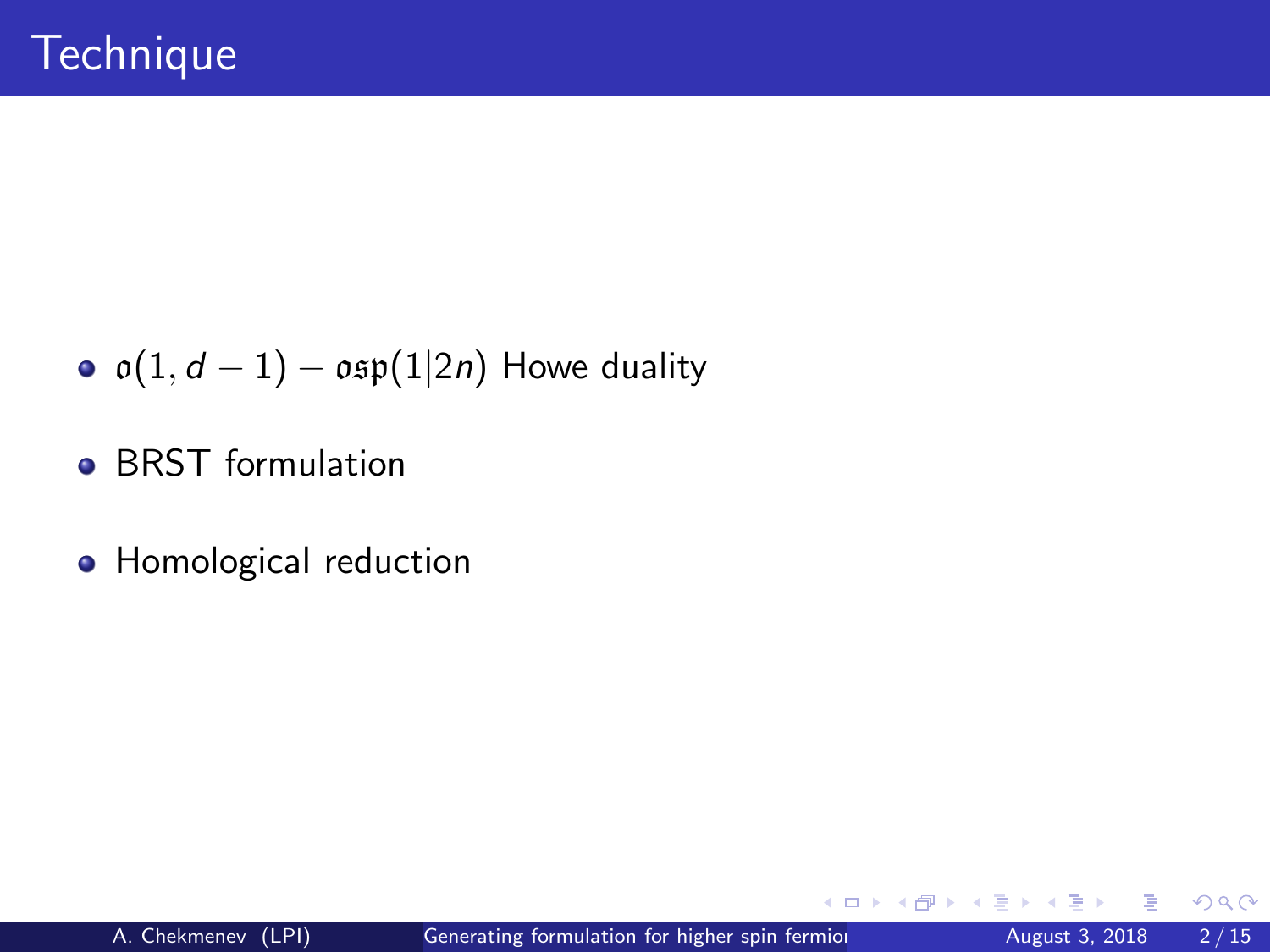### Spinor-tensor fields

Let us introduce Grassmann even variables  $a_l^a$  and  $\bar{a}_b^J$ , where  $a, b = 0, ..., d - 1, I, J = 0, ..., n$  and Grassmann odd variables  $\theta^a$ satisfying the canonical commutation relations

$$
[\bar{a}_a^I, a_J^b] = \delta_J^I \delta_a^b, \qquad \{\theta^a, \theta^b\} = 2\eta^{ab} ,
$$

where  $\eta^{\textit{ab}} = (- + \cdots +)$  is the Minkowski tensor. Consider the space  $\mathcal{P}^{\bm{d}}_n(a_l) = \mathcal{S} \otimes \mathcal{T}$  of spinor-tensor polynomials in  $a_l^a$ , where  $\mathcal{S}$  is the representation of the Clifford algebra generated by  $\theta^{\mathsf{a}}$  and  $\mathcal T$  is the tensor product of tensor algebras generated by  $a_l^a$ . Elements of  ${\cal P}_n^d(a_l)$  have the form

$$
\psi(a) = \sum_{m_1} \psi^{\alpha}{}_{a_1 \ldots a_{m_0}; \, \ldots \ldots ; b_1 \ldots b_{m_{n-1}}} a_0^{a_1} \ldots a_0^{a_{m_0}} \ldots a_{n-1}^{b_1} \ldots a_{n-1}^{b_{m_{n-1}}},
$$

An associative algebra generated by  $a^a_l$ ,  $\bar a^J_b$  and  $\theta^a$  naturally acts on  ${\cal P}^d_n(a_l)$ as follows

$$
a_1^a \psi(a) := a_1^a \psi(a) , \qquad \bar{a}_a^l \psi(a) := \frac{\partial}{\partial a_1^a} \psi(a) , \qquad \theta^a \psi(a) := \gamma^a \psi(a) .
$$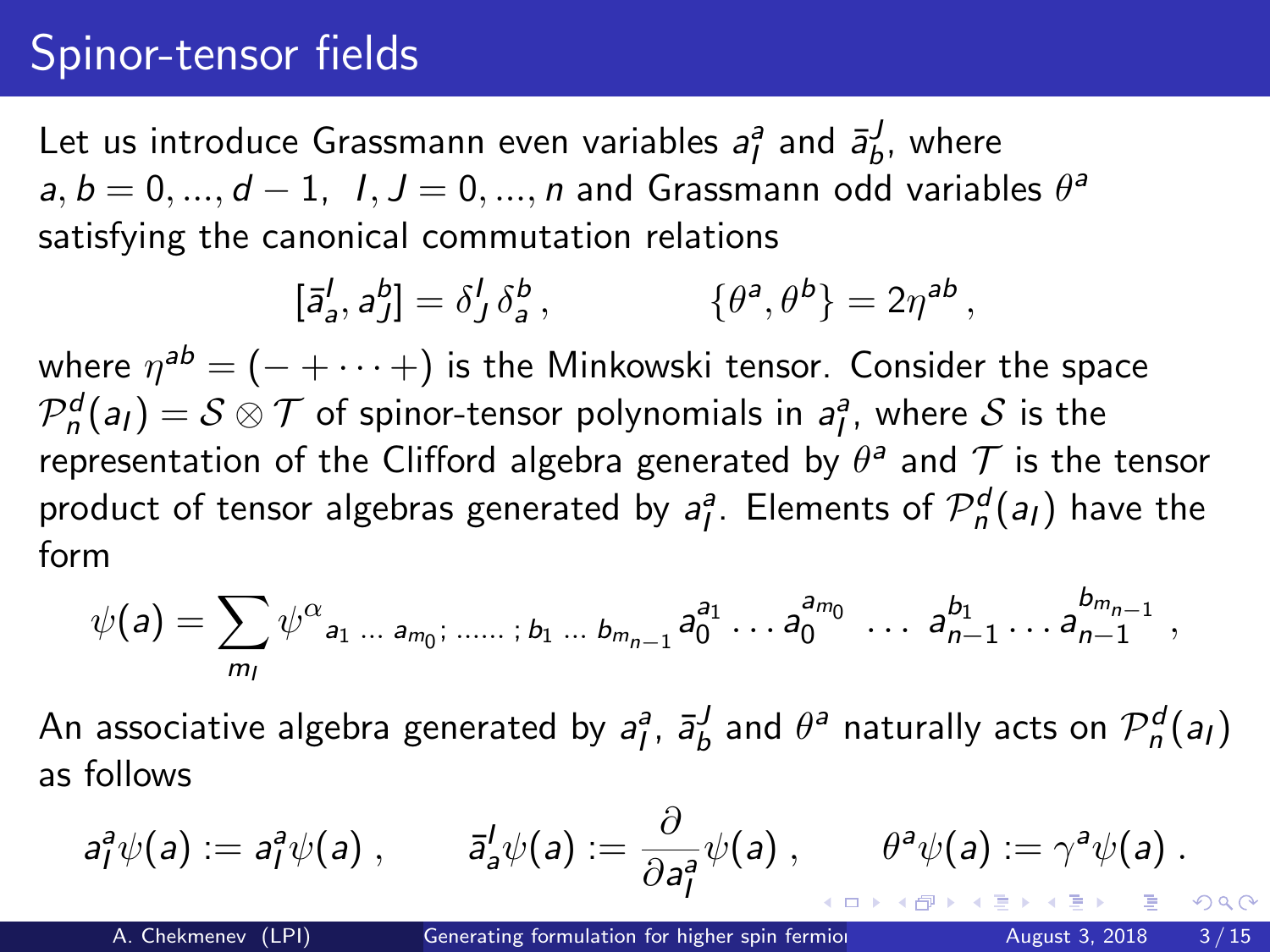### Lorentz algebra and orthosymplectic superalgebra

The Lorentz algebra  $\mathfrak{so}(1,d-1)$  can be represented on  ${\mathcal P}_n^d(a_l)$  by the following basis elements

$$
M_{ab}=a_{la}\bar{a}_{b}^{l}-a_{Ib}\bar{a}_{a}^{l}+\frac{1}{4}(\theta_{a}\theta_{b}-\theta_{b}\theta_{a}).
$$

It follows that the expansion coefficients in  $a^a_j$  transform as Lorentz spinor-tensors.

Simultaneously, the orthosymplectic superalgebra  $\sigma$ sp $(1|2n+2)$  acts on  $\mathcal{P}^{d}_{n}(a_{I}).$  The even basis elements are given by

$$
T_{IJ}=a_I^a a_{Ja}, \quad T_I^J=\frac{1}{2}(a_I^a \bar{a}_a^J+\bar{a}_a^J a_I^a), \quad T^{IJ}=\bar{a}_a^I \bar{a}^{Ja},
$$

and odd basis elements are given by

$$
\Upsilon_I = a_I^a \theta_a \,, \qquad \Upsilon^I = \bar{a}_a^I \theta^a \,.
$$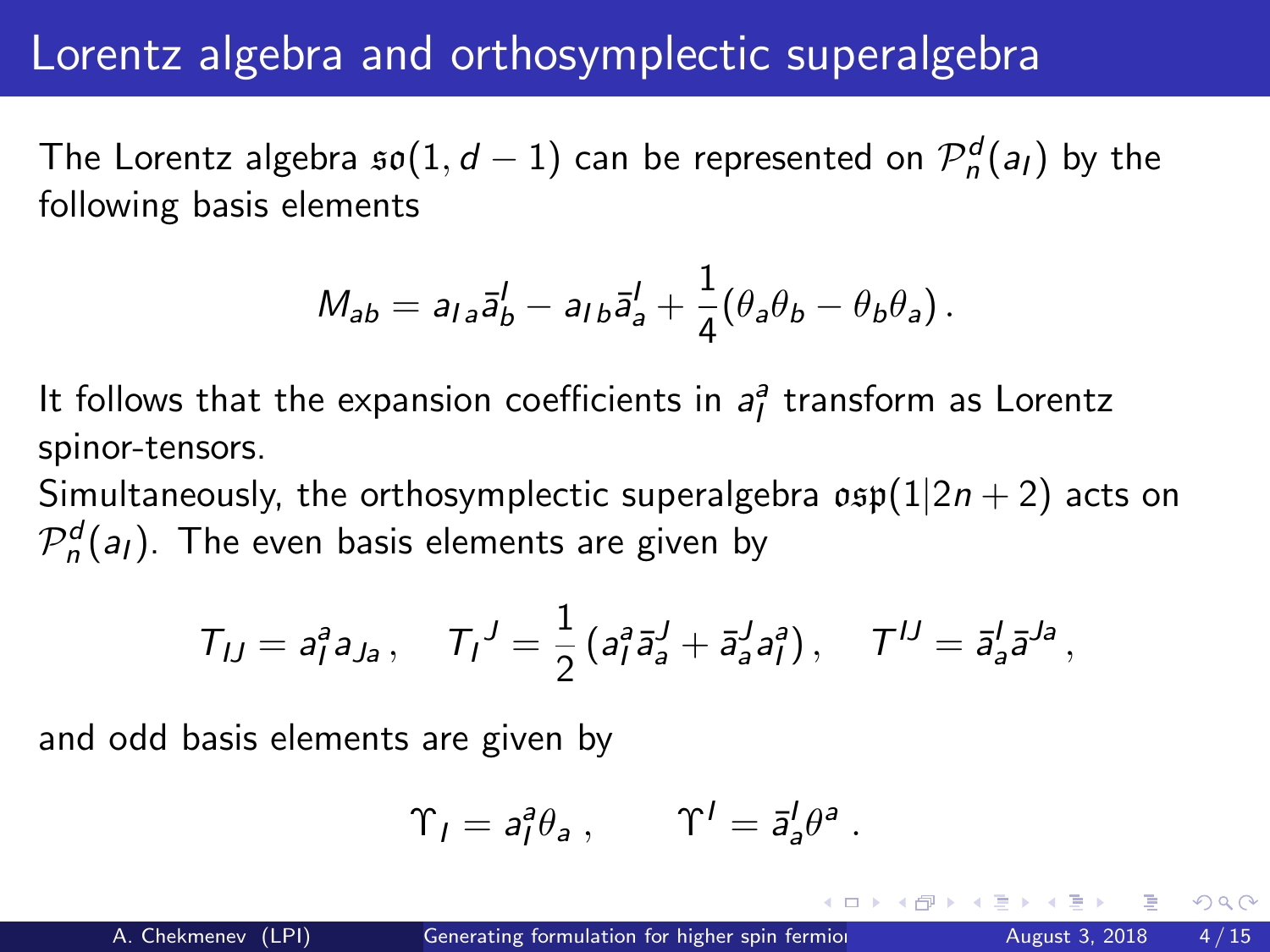## Poincare algebra

The Poincare algebra iso( $d - 1, 1$ ) can be realized on the same set of oscillators. We split the original variables as  $a_0^a \equiv x^a$ ,  $a_I^a \equiv a_I^a$ ,  $I > 0$  with  $i = 1, ..., n$ . Then, translations and Lorentz rotations are given by

$$
P_a = \partial_a, \qquad M_{ab} = x_a \partial_b - x_b \partial_a + a_{ia} \bar{a}_b^i - a_{ib} \bar{a}_a^i + \frac{1}{4} (\theta_a \theta_b - \theta_b \theta_a).
$$

and naturally act in the space  $\mathcal{P}_n^d(x,a)$  of smooth functions in  $x^a$  with values in  $\mathcal{P}_n^d(a_i)$ .

We also introduce special notation for some of osp even basis elements

$$
\Box \equiv T^{00} = \partial_a \partial^a, \qquad D^i \equiv T^{0i} = \bar{a}_i^a \partial_a, \qquad D_i^{\dagger} \equiv T_i^0 = a_i^a \partial_a,
$$
  

$$
N_i^j \equiv T_i^j = a_i^a \bar{a}_{ja} \qquad i \neq j, \qquad N_i \equiv T_i^j - \frac{d}{2} = a_i^a \bar{a}_{ia},
$$

and for odd basis elements

$$
\hat{D}\equiv \Upsilon^0=\theta^a\partial_a.
$$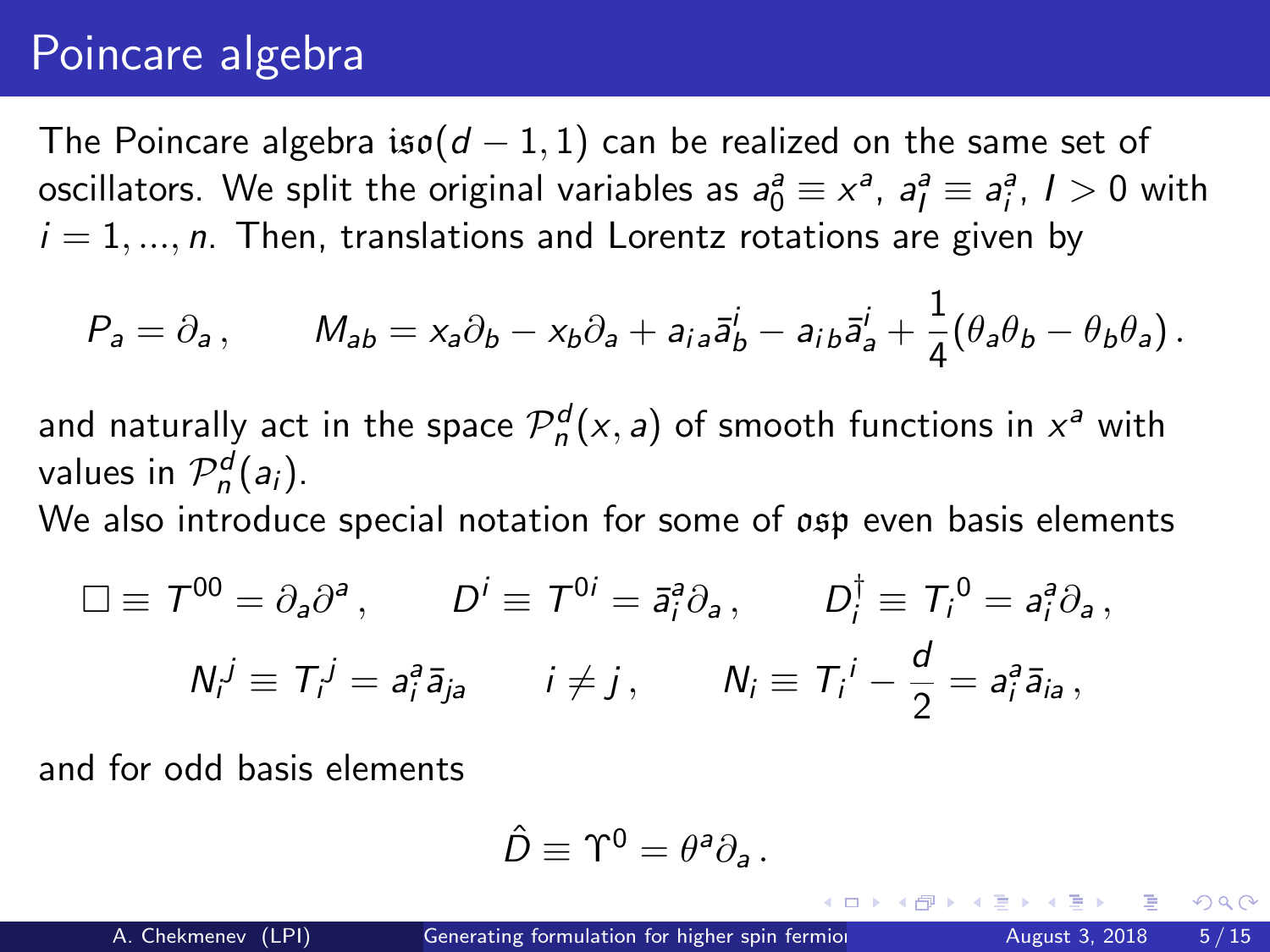### One-parameter constraint system

Dirac constraint:

$$
\hat{D}\psi=0\,,
$$

gamma-trace condition:

$$
(\Upsilon^i + \nu^i \Gamma) \psi = 0, \quad \nu^i = \nu \delta^{1i}, \quad i = 1, \ldots, n,
$$

spin weight and Young symmetry conditions:

$$
N_m \psi = s_m \psi , \qquad N_m^{\ k} \psi = 0 , \quad m, k = 2, \ldots, n .
$$

Gauge transformation:

$$
\delta \psi = \left( D_i^{\dagger} + \mu_i \right) \chi^i, \quad \mu_i = \mu \delta_{i1}, \quad i = 1, \ldots, n.
$$

Here,  $\mu, \nu \in \mathbb{R}$ , spin weights  $s_m \in \mathbb{N}$ , and  $\Gamma$  is the extra Clifford element satisfying  $\{\Gamma, \theta^a\} = 0$  and  $\Gamma^2 = 1$ .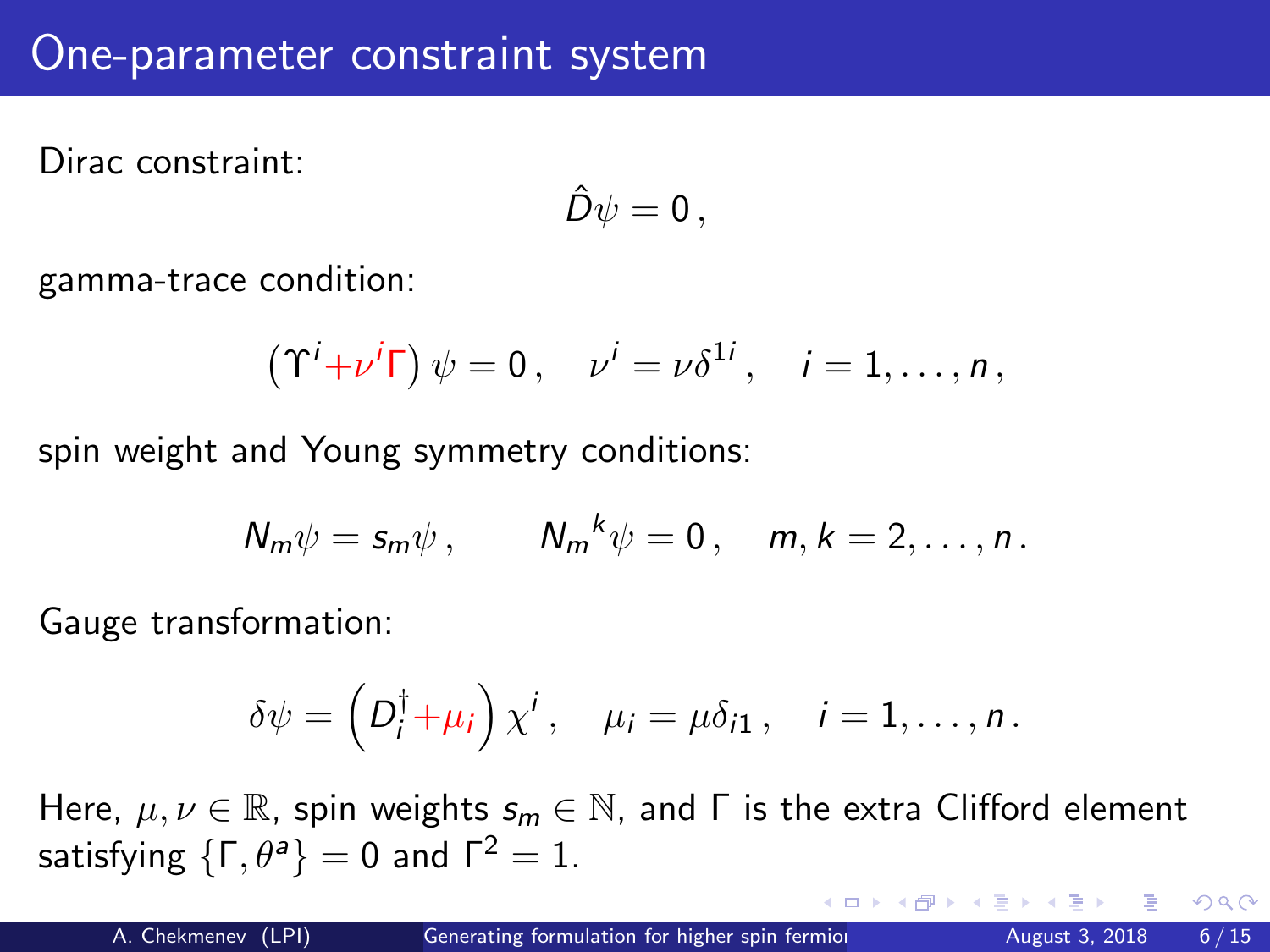The quadratic and quartic Casimir operator of the Poincare algebra iso(1,  $d - 1$ ) evaluated on the constraints above are diagonalized

$$
C_2\psi=P^aP_a\psi=0\ ,
$$

$$
C_4\psi = M_{ab}P^bM^{ac}P_c - \frac{1}{2}M^2P^2 = -\mu^2\nu^2\psi.
$$

The continuous spin parameter is  $\mu\nu$ .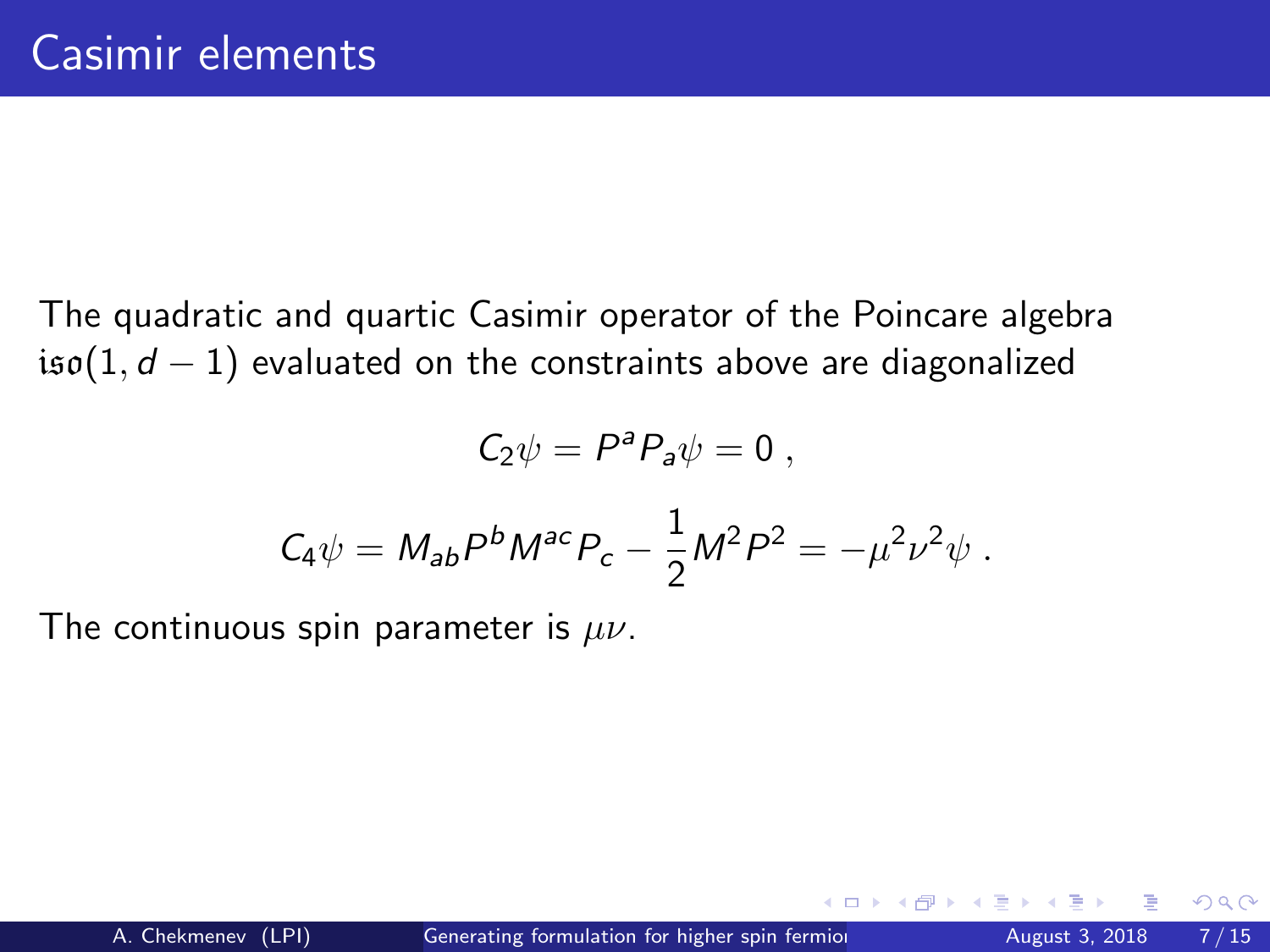# Triplet formulation

All differential constraints and gauge transformation can be realized via BRST operator

$$
\Omega = \alpha \hat{D} + c_0 \Box + c_i D^i + (D_i^{\dagger} + \mu_i) \frac{\partial}{\partial b_i} - \alpha \alpha \frac{\partial}{\partial c_0} - c_i \frac{\partial}{\partial b_i} \frac{\partial}{\partial c_0}
$$

which acts on a subspace singled out by ghost extended algebraic constraints

$$
\widetilde{N}_i\Psi = s_i\Psi , \qquad \widetilde{N}_i{}^j\Psi = 0 \quad (i < j) , \qquad \left( \widetilde{\Upsilon}^i + \nu^i \Gamma \right) \Psi = 0 ,
$$

where

$$
\widetilde{N}_i^j = N_i^j + b_i \frac{\partial}{\partial b_j} + c_i \frac{\partial}{\partial c_j}, \quad \widetilde{N}_i = N_i, \quad \widetilde{\Upsilon}^i = \Upsilon^i - 2\alpha \frac{\partial}{\partial c_i} + \frac{\partial}{\partial \alpha} \frac{\partial}{\partial b_i}
$$

Here we introduced anticommuting ghost variables  $c_0, c_i, b_i$  with  $i = 1, \ldots, n - 1$  and commuting ghost variable  $\alpha$  with ghosts numbers  $gh(c_0) = gh(c_i) = gh(\alpha) = 1, gh(b_i) = -1.$  $\Omega$ A. Chekmenev (LPI) [Generating formulation for higher spin fermions](#page-0-0) August 3, 2018 8/15

.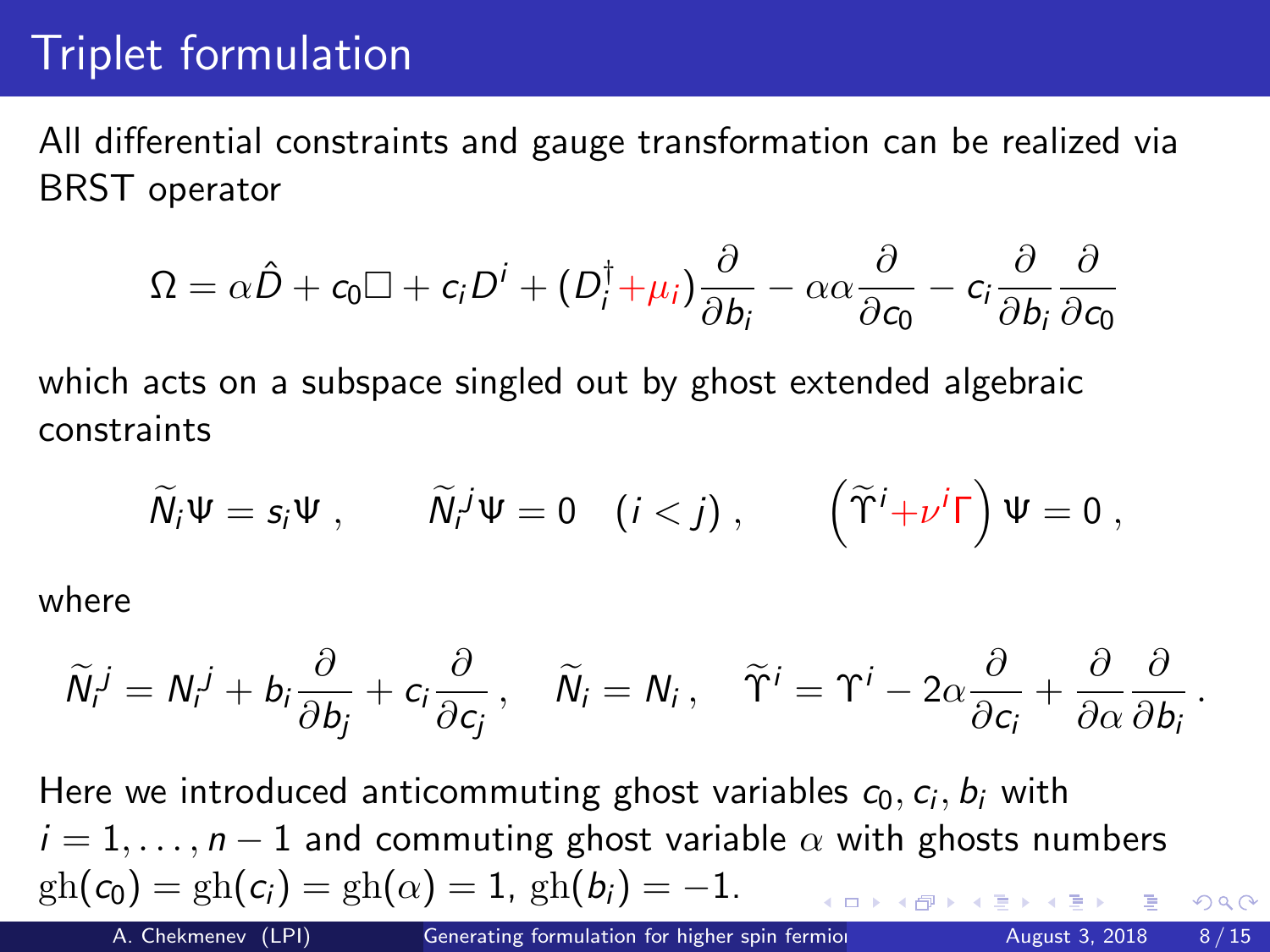If  $\mu = \nu = 0$  the BRST operator  $\Omega$  is symmetric with respect to the inner product

$$
\langle \psi, \varphi \rangle = \int d^d x \int d c_0 \langle \psi, \varphi \rangle',
$$

where  $\langle\cdot,\cdot\rangle'$  is the inner product on the Fock module generated by  $a_i^a, c_i, b_i$ from the "vacuum space"  $|V\rangle$  which is the irreducible representation of the Clifford algebra generated by  $\theta^a$  with positive semidefinite inner product making  $\theta^{\mathsf{a}}$  hermitean (e.g. if we have the representation where  $\theta^{\mathsf{a}}$ act as (anti)hermitean gamma matrices it would be  $\bar{\psi}\gamma^0\varphi$ ), such that ∂  $\frac{\partial}{\partial \textit{a}^{\textit{a}}_i}|V\rangle=\frac{\partial}{\partial \textit{c}}$  $\frac{\partial}{\partial \boldsymbol{c}_i}|\boldsymbol{V}\rangle=\frac{\partial}{\partial \boldsymbol{l}}$  $\frac{\partial}{\partial b_i}|V\rangle$ .

So in that case the equations of motion  $\Omega \Psi^{(0)} = 0$  follow from the action

$$
S=\frac{1}{2}\langle \Psi^{(0)},\Omega\Psi^{(0)}\rangle.
$$

つひい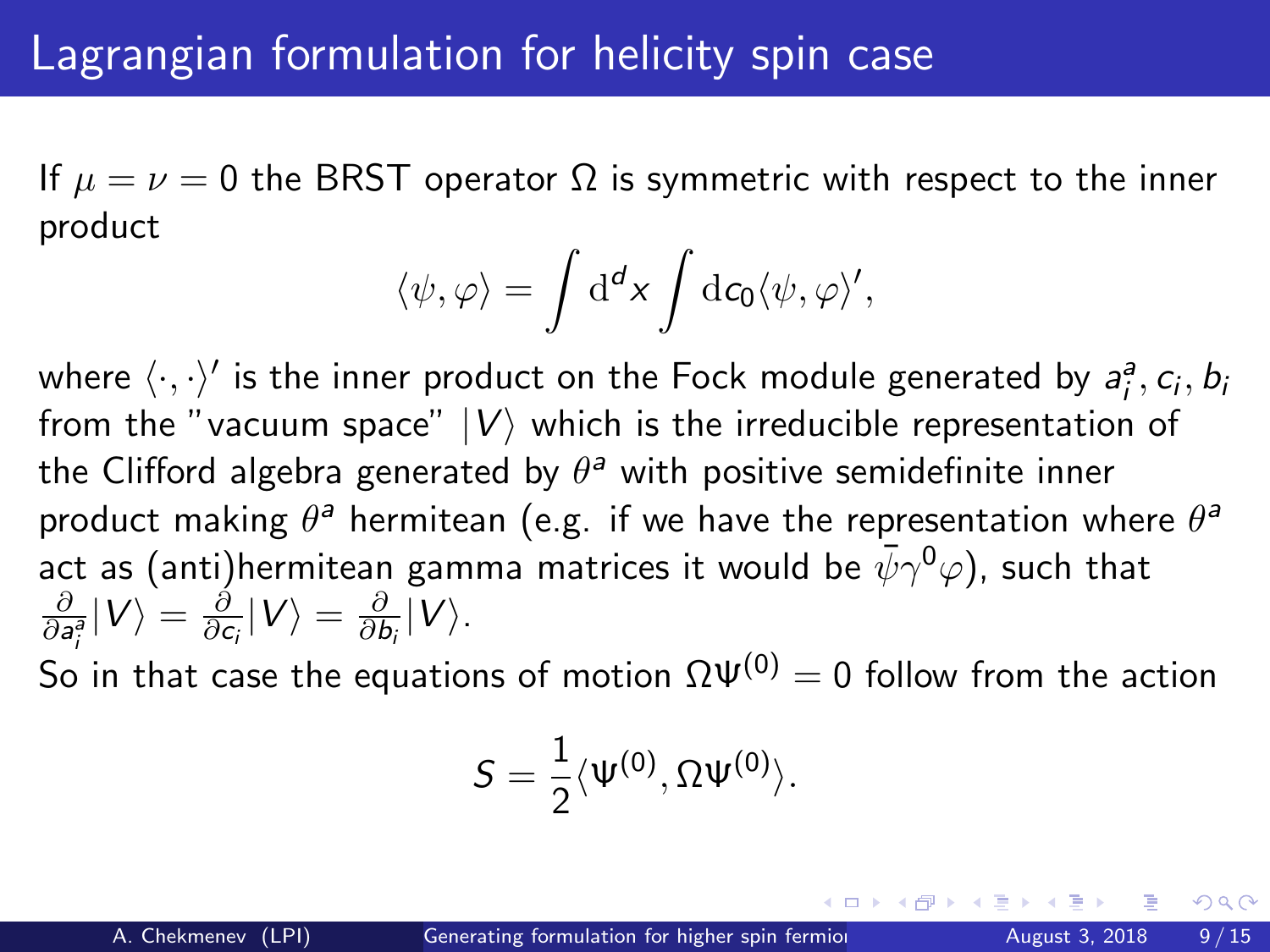The metric-like formulation that generalizes the Fang-Fronsdal description of higher spin massless fields can be obtained from the triplet formulation by introducing the additional grading as a homogeneity degree in  $c_0$ . Then the triplet BRST operator  $\Omega$  decomposes as  $\Omega = \Omega_{-1} + \Omega_0 + \Omega_1$  with

$$
\Omega_{-1}=-\left(\alpha\alpha+c_i\frac{\partial}{\partial b_i}\right)\frac{\partial}{\partial c_0}\,,~~\Omega_0=\alpha\hat{D}+c_iD^i+(D_i^\dagger+\mu_i)\frac{\partial}{\partial b_i}\,,~~\Omega_1=c_0\Box
$$

and we can reduce the theory to the cohomology  $H(\Omega_{-1})$  that contains required spinor-tensor fields of the metric-like formulation.

 $QQ$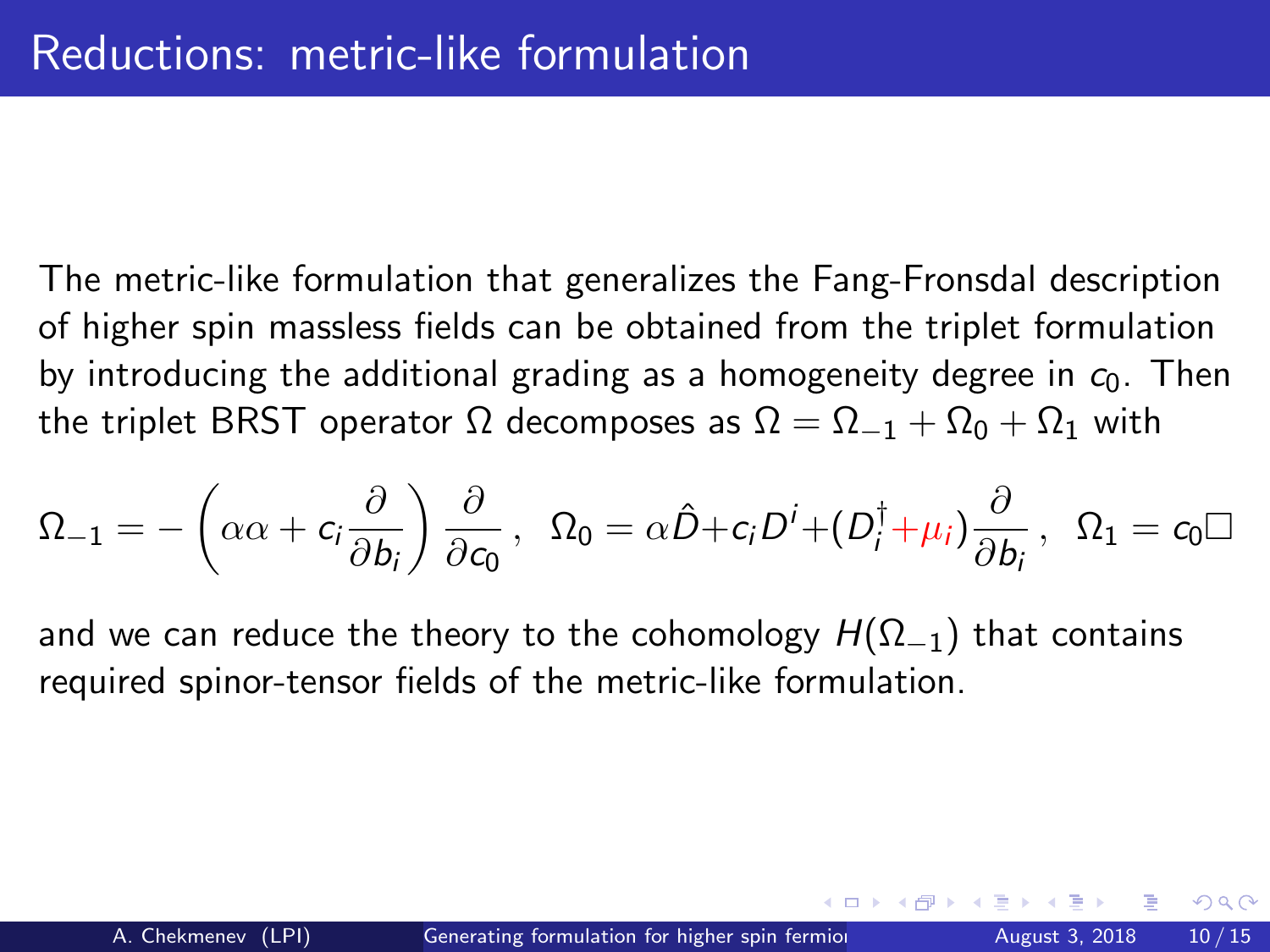# Reductions: metric-like formulation

EOM (for  $\mu = \nu = 0$  it's the Fang-Fronsdal-Labastida kinetic operator for mixed-symmetry fermionic fields)

<span id="page-10-0"></span>
$$
\left[\hat{D} - (D_i^{\dagger} + \mu_i)(\Upsilon^i + \nu^i \Gamma)\right]\psi = 0 , \qquad (1)
$$

are invariant with respect to the gauge transformations

$$
\delta\psi=(D_i^{\dagger}+\mu_i)\chi^i,
$$

where both fields and (differentially unconstrained) gauge parameters are subjected to the modified trace conditions

$$
\Upsilon^{(i}\Upsilon^{j}\Upsilon^{k)}\psi=0, \qquad \Upsilon^{(i}\chi^{j)}=0,
$$

where  $\Upsilon^i=\Upsilon^i{+}\nu^i\Gamma$ .

It is worth noting that the equation [\(1\)](#page-10-0) can be squared to yield

$$
\left[\Box - (D_i^{\dagger} + \mu_i)D^i + \frac{1}{2}(D_i^{\dagger} + \mu_i)(D_j^{\dagger} + \mu_j)(T^{ij} + \nu^i\nu^j)\right]\psi = 0
$$

which is the bosonic continuous spin metric-like equation  $[K,$  Alkalaev, M. Grigoriev 2017].  $QQQ$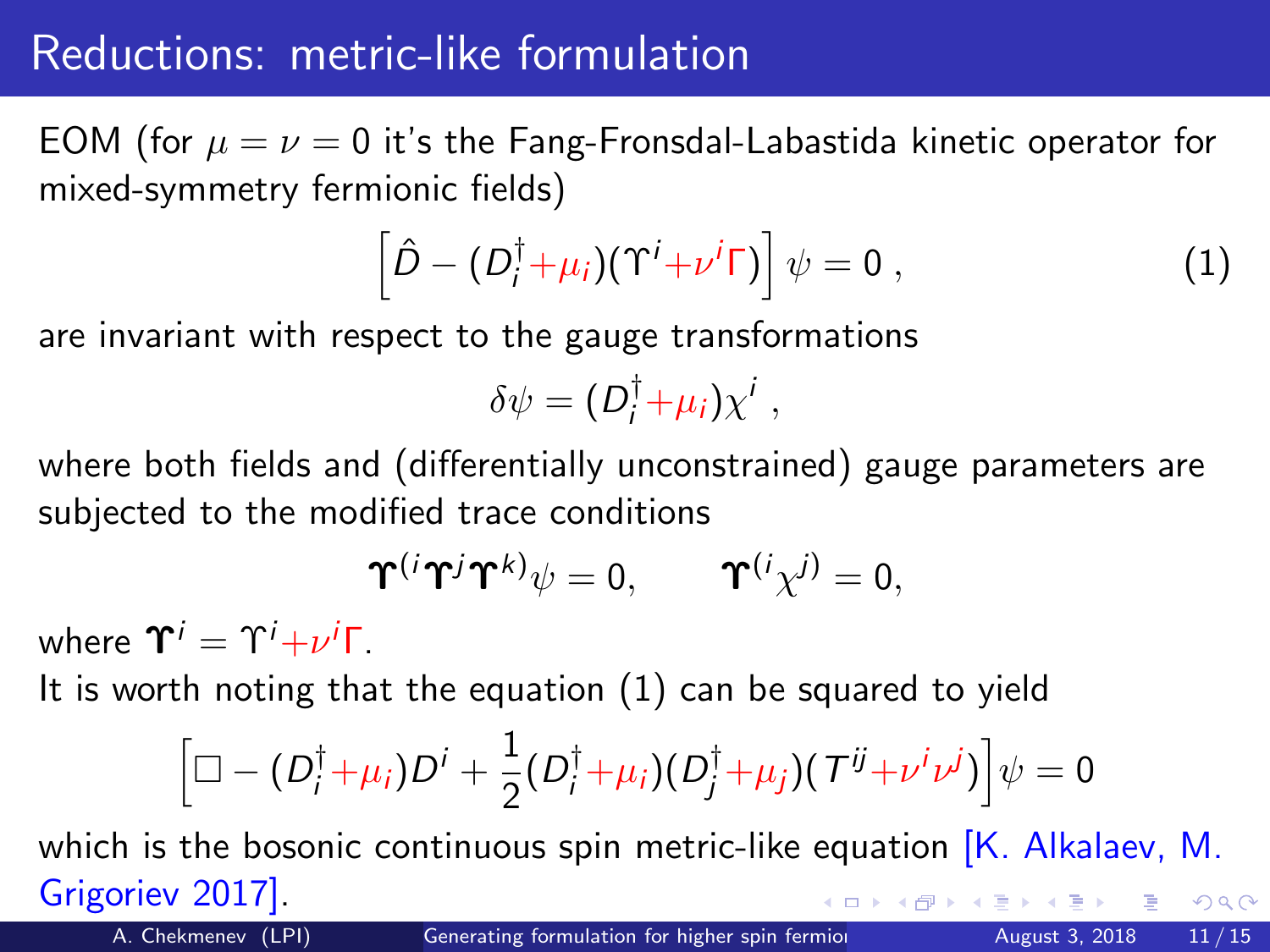# Reductions: light-cone formulation

We realize the representation of Clifford algebra with generators  $\theta^+, \theta^-, \theta^m, m=1,\ldots,d-2$  as polynomials in  $\theta^+$  with coefficients in  $\mathfrak{o}(d-2)$  spinors  $\psi^{\hat{\alpha}}$ , where Dirac spinor index  $\hat{\alpha}=1,...,2^{d/2-1}.$  In other words, "the light-cone spinor is half of the original spinor". To do the light-cone reduction of the fermionic triplet formulation we introduce the grading

$$
\deg a_i^{\pm} = \pm 2 \ , \quad \deg c_i = 1 \ , \quad \deg b_i = -1 \ , \quad \deg \theta^+ = 2 \ , \quad \deg \alpha = 1 \ ,
$$

$$
\deg a^m = 0, \qquad \deg c_0 = 0 \ .
$$

The operator  $\Omega$  decomposes into the homogeneous degree components as  $\Omega = \Omega_{-1} + \Omega_0 + \Omega_1 + \Omega_2 + \Omega_3$ , where

$$
\Omega_{-1} = p^+ \left( 2\alpha \frac{\partial}{\partial \theta^+} + c_i \frac{\partial}{\partial a_i^+} + a_i^- \frac{\partial}{\partial b_i} \right) , \quad \Omega_0 = c_0 \Box \,, \quad \ldots \,.
$$

 $QQ$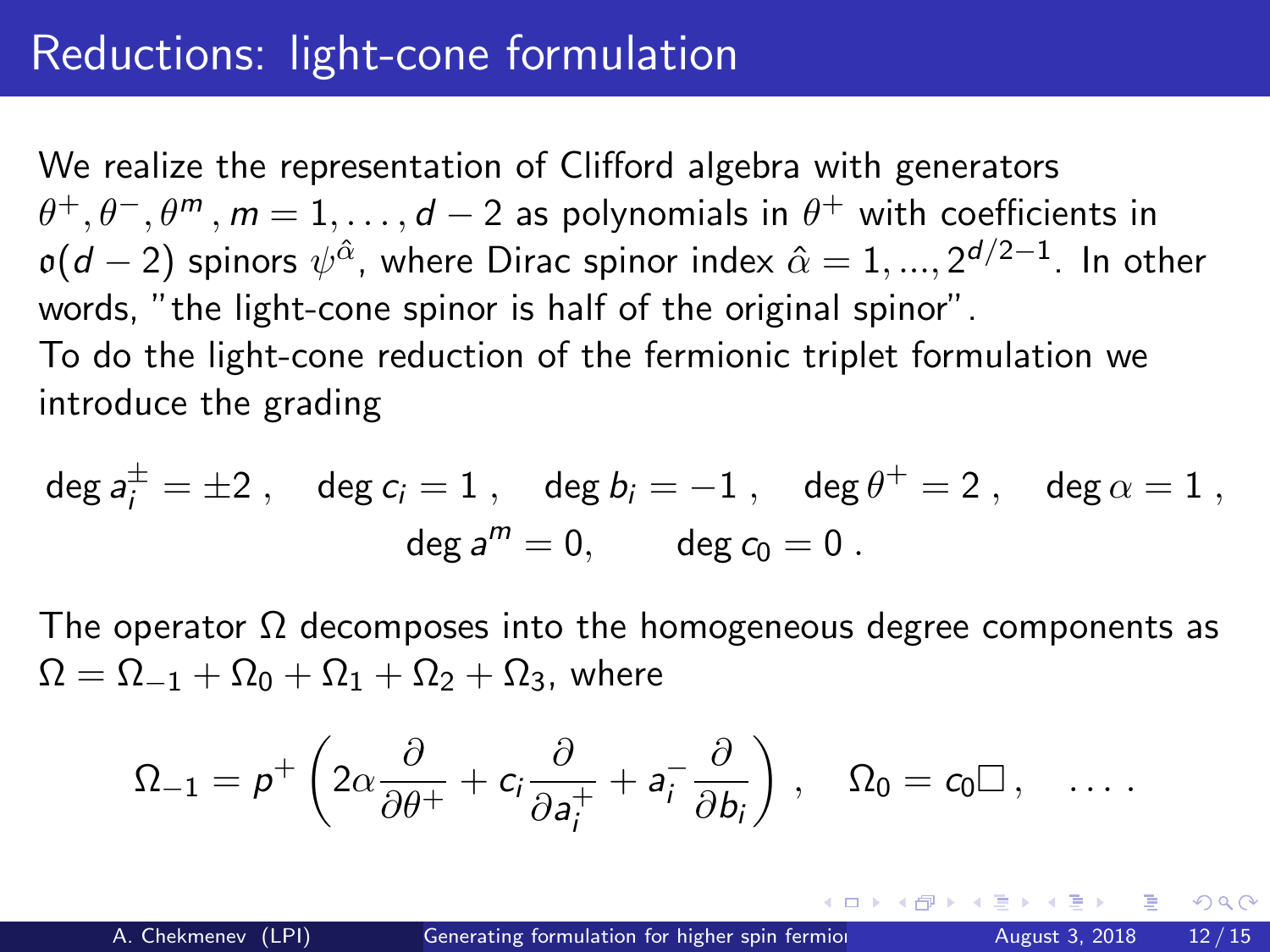The reduced BRST operator is just

$$
\widetilde{\Omega}=c_0\Box
$$

acting on the light-cone algebraic constraints

<span id="page-12-0"></span>
$$
\left(\theta^m \frac{\partial}{\partial a_i^m} + \nu^i \Gamma\right) \psi = 0, \qquad i = 1, ..., n,
$$
  
\n
$$
a_i^m \frac{\partial}{\partial a_j^m} \psi = 0, \qquad 2 \le i < j \le n,
$$
  
\n
$$
a_i^m \frac{\partial}{\partial a_i^m} \psi = s_i \psi, \qquad i = 2, ..., n, \quad \text{(no sum over } i).
$$
  
\n(2)

Thus, the light-cone fields  $\psi$  are  $o(d-2)$  spinor-tensors subjected to the light-cone condition  $p^2=0$  and the algebraic conditions [\(2\)](#page-12-0).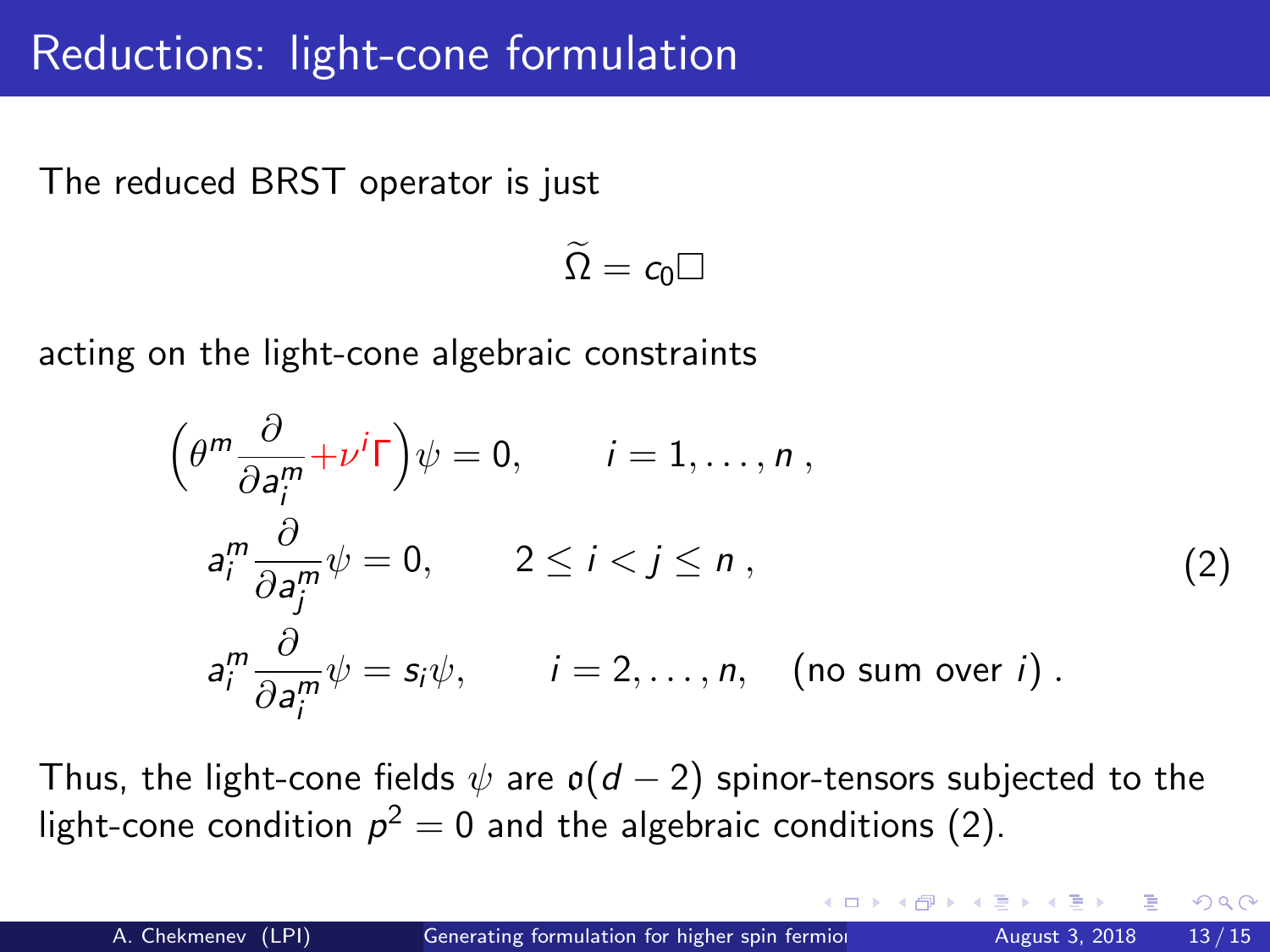Basis for a stability subalgebra:

$$
H^m = \mu \frac{\partial}{\partial a_{1m}}\,,\qquad S^{mn} = a_i^m \frac{\partial}{\partial a_{in}} + \frac{1}{4} \theta^m \theta^n - (m \leftrightarrow n)\;.
$$

Eigenvalues of the first two Casimir operators of the iso( $d - 2$ ) are

$$
c_2 = -\mu^2 \nu^2,
$$
  

$$
c_4 = -\mu^2 \nu^2 \left( \sum_{i=2}^n s_i (s_i + d - 1 - 2i) + \left\{ \sum_{i=2}^n s_i + \frac{(d-3)(d-4)}{8} \right\} \right).
$$

E.g. for  $\mu\nu = m$ ,  $d - 2 = 4$ ,  $n = 2$ ,  $s_2 = s$  we get, for the bosonic part of the expression, the well known value  $-m^2 s(s+1)$  of the square of the Pauli-Lubanski pseudovector for a field of mass m and spin s in 4d space.